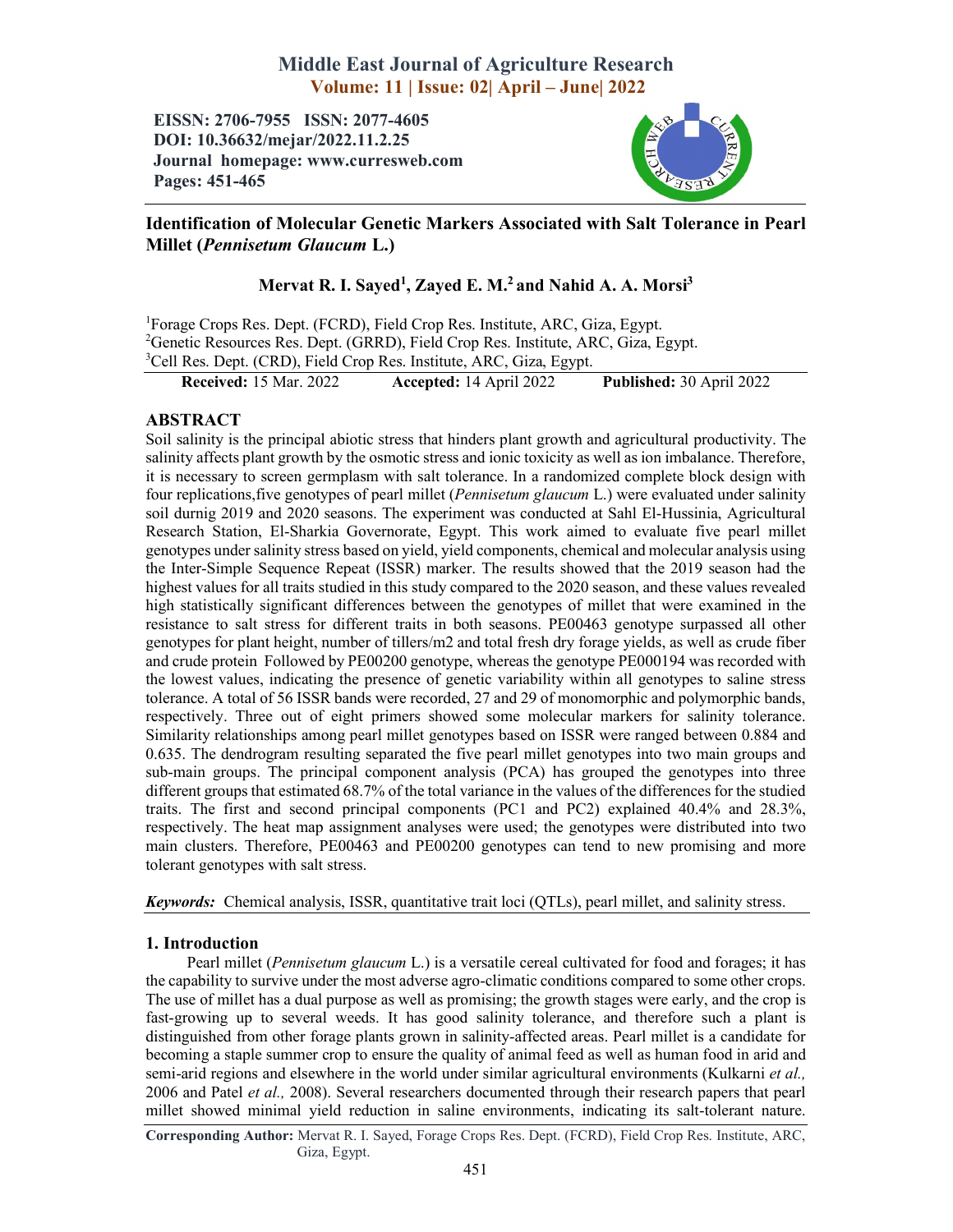(Makarana *et al.,* 2019). Besides, pearl millet has a marked ability to respond to favorable environments, thus making it an excellent crop for short growing seasons under improved crop management (Yadav and Rai, 2013).

From a nutritional point of view, pearl millet is nutritionally similar and even superior to major grains in terms of nutritional value in terms of chemical composition and therefore animal feed value. Millet is mainly included in the human diet as a grain crop in poor countries because of its high-quality chemical compositions, including dietary fiber and micronutrients (Sehgal and Kawatra, 2006). On the other hand, salinity stress is one of the most limiting factors in crop growth, which negatively affects agricultural productivity worldwide. It is worth noting that the salinity of agricultural soil means the high concentration of dissolved salts in the soil moisture in the root zone, through high osmotic pressure, which restricts the concentrations of dissolved salts on plant growth by reducing root water absorption (Ribadiya *et al.*, 2018). Moreover, salinity also affects plant growth because high salinity interferes with the plant's balanced absorption of essential nutritional ions. This explains the understanding of the means and path of salinity tolerance in crops, including the production of salinity-tolerant genotypes, which were vital plans to preserve the crop under salinity conditions of soil and water. In addition to producing salt-tolerant crops is a very necessary approach to overcoming the salinity threat (Rott and Shaw, 2001). To explain this, salt tolerance is one of the ways to increase the yield and productivity of crop plants in saline lands in their growth to become more tolerant of this salt stress. However, this goal of salinity tolerance in breeding programs faces many challenges, while the genetic payoff of many genes controlling the tolerance mechanism to stress simultaneous selection and selection procedures, especially under field conditions, presents another difficulty (Flowers, 2004).

Molecular markers have overcome the limitations of morphological markers in characterization by identifying variations directly from DNA. Molecular markers detected a high degree of polymorphism, evolutionary history, and germplasm conservation of pearl millet by several authors (Stich *et al.,* 2010; Adeoti *et al*., 2017; Gupta *et al.,* 2018; Hanaa & Nada 2018 and Jade *et al*., 2021). At the molecular genetic level, plants were tolerant of salt by activating regulatory and functional genes, thus molecular markers identify new sources and pathways for salt stress resistance in pearl millet. This is demonstrated by the recent ISSR molecular markers with excellent potential to aid genetic mapping through the selection of quantitative trait loci (QTLs) associated with economically productive traits. In addition, molecular marker-assisted breeding can provide an effective tool in identifying adapted germplasm. (Azzam et al., 2019; Abbas et al., 2021).Based on the foregoing, in this study, five pearl millet genotypes were evaluated for their ability to salinity stress tolerance and genetic variation using field evaluation and ISSR molecular marker analysis.

### 2. Materials and Methods

### 2.1. Plant material

Five pearl millet genotypes seeds were kindly obtained from International Crops Research Institute for Semi-Arid Tropics (ICRISAT), India and Forage Crops Research Department, Agricultural Research Center (A.R.C.), Egypt has presented in Table (1).

| No. | Accession  | <b>Collection Source</b> | <b>Accession Status</b> |
|-----|------------|--------------------------|-------------------------|
|     | PE00056    | <b>ICRISAT</b>           | Natural                 |
|     | PE000194   | <b>ICRISAT</b>           | Natural                 |
|     | PE00200    | <b>ICRISAT</b>           | Natural                 |
|     | PE00463    | <b>ICRISAT</b>           | Natural                 |
|     | Shanduil-1 | ARC (FCRD)               | Natural                 |

Table 1: Accessions names and sources of pearl millet used for the study.

### 2.2. Field experiments

Two cultivation field experiments were conducted at Sahel Al-Hussainiya Saline Earth Station for Agricultural Research, Sharkia Governorate, Egypt, in the two successive seasons 2019 and 2020.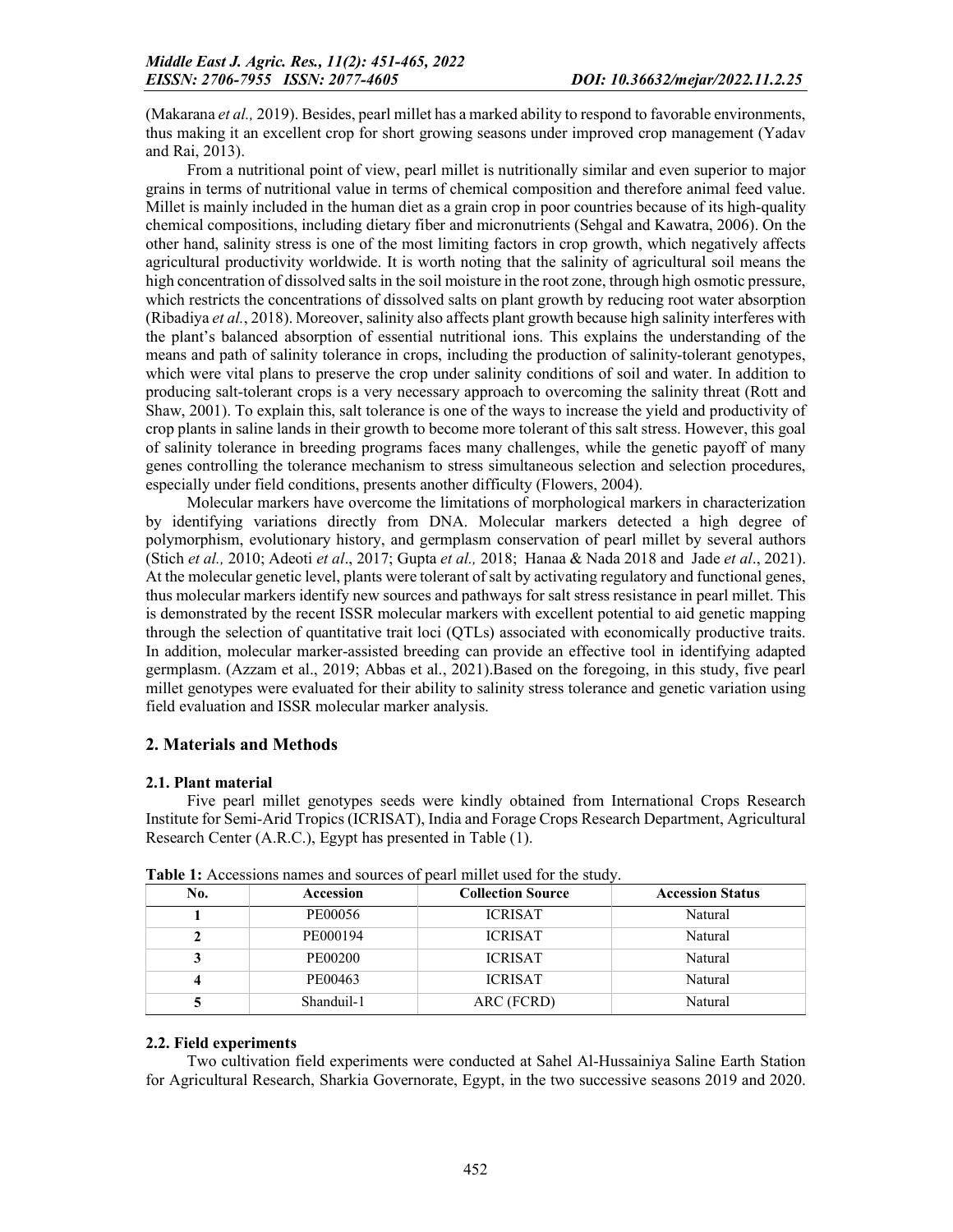The analysis of soil chemical properties of the research station is illustrated in Table (2), according to Page *et al.* (1982).

|                 | Particle size distribution $(\% )$ |             | <b>Texture</b> | 0.M                    |       | CaCO <sub>3</sub> |                |                 |  |
|-----------------|------------------------------------|-------------|----------------|------------------------|-------|-------------------|----------------|-----------------|--|
| Coarse sand     | <b>Fine sand</b>                   | <b>Silt</b> | Clay           |                        |       | (%)               |                | $(\%)$          |  |
| 5.69            | 10.85                              | 35.84       | 47.62          |                        | Clay  |                   |                | 6.40            |  |
| Cations (meq/l) |                                    |             |                |                        |       |                   | Anions (meq/l) |                 |  |
| pH(1:2.5)       | $EC(dSm^{-1})$                     | $Ca^{++}$   | $Mg^{++}$      | $Na+$                  | $K^+$ | HCO <sub>3</sub>  | CF             | SO <sub>4</sub> |  |
| 8.04            | 9.42                               | 14.86       | 23.94          | 54.65                  | 0.75  | 8.75              | 45.88          | 39.57           |  |
|                 | <b>Macronutrients (mg/kg)</b>      |             |                | Micronutrients (mg/kg) |       |                   |                |                 |  |
| N               | P                                  | K           |                | Fe                     |       | Mn                |                | Zn              |  |
| 36.73           | 5.55                               | 150         |                | 4.98                   |       | 2.75              | 1.54           |                 |  |

The seed rate of the crop pearl millet was 20 Kg/fed. Sowing was done on 14, 20 May 2019, and 2020, respectively. All farming processes were carried out before planting. Superphosphate (15.5%  $P_2O_5$ ) was applied at a rate of 100 kg fad<sup>-1</sup> during tillage soil, ammonium nitrate (33.5% N) at the rate of 20 kg/fad was applied three times; 21, 45 and 65 days after planting. Potassium sulfate  $(48\% \text{ K}_2\text{O})$ was applied at the rate of 75 kg  $K_2O$  fad<sup>-1</sup> on two equal times 21 and 55 days after planting. Three cuts were taken through the growing season, the first cut was taken after forty-five days from sowing, and the other two cuts were taken consequently every thirty days.

#### 2.3. The recorded data on each cut were as follows

- Growth traits:
- Plant height (cm).
- Number of tillers/ $m^2$ .

### - Fresh and dry forage yields:

- Fresh forage yield (kg/plot).
- Dry forage yield (kg/plot).

### 2.4. Chemical analysis:

Samples of each 10 gm cut oven-dried at 70°C for 48 hs up to the constant weight, ground, and prepwered for digestion as Page *et al.* (1982) description of an oven-dried powdered vegetable sample 0.5 g of each genotype digested with a mixture of H2SO4 and HCLO4 according to Chapman and Pratt (1961).

- The crude fiber (CF) contents were assessed according to Van-Soest *et al.,* (1991).

- The crude protein (CP): The nitrogen contents of the feed samples were determined by Kjeldahl N (A.O.A.C, 1999), and the value recorded for nitrogen was then multiplied by 6.25 (Hymowitz *et al.,* 1972).

### 2.5. Statistical Analysis:

All studied traits have been systematically analyzed for a randomized complete block design (RCBD) according to Gomez and Gomez (1984). Furthermore, the Bartlett test was performed to test for homogeneity. The least significant difference (LSD) was used at the 5% probability level.

### 2.6. Cluster analysis:

Using the arithmetic mean as described by Kovach (1995), a cluster analysis was performed, which was based on a similarity matrix (UPGMA). Moreover, the relationships of profiling were drawn on a genetic basis in the form of a tree diagram computed on the basis of the Joux-Cantor coefficient using the PAST program.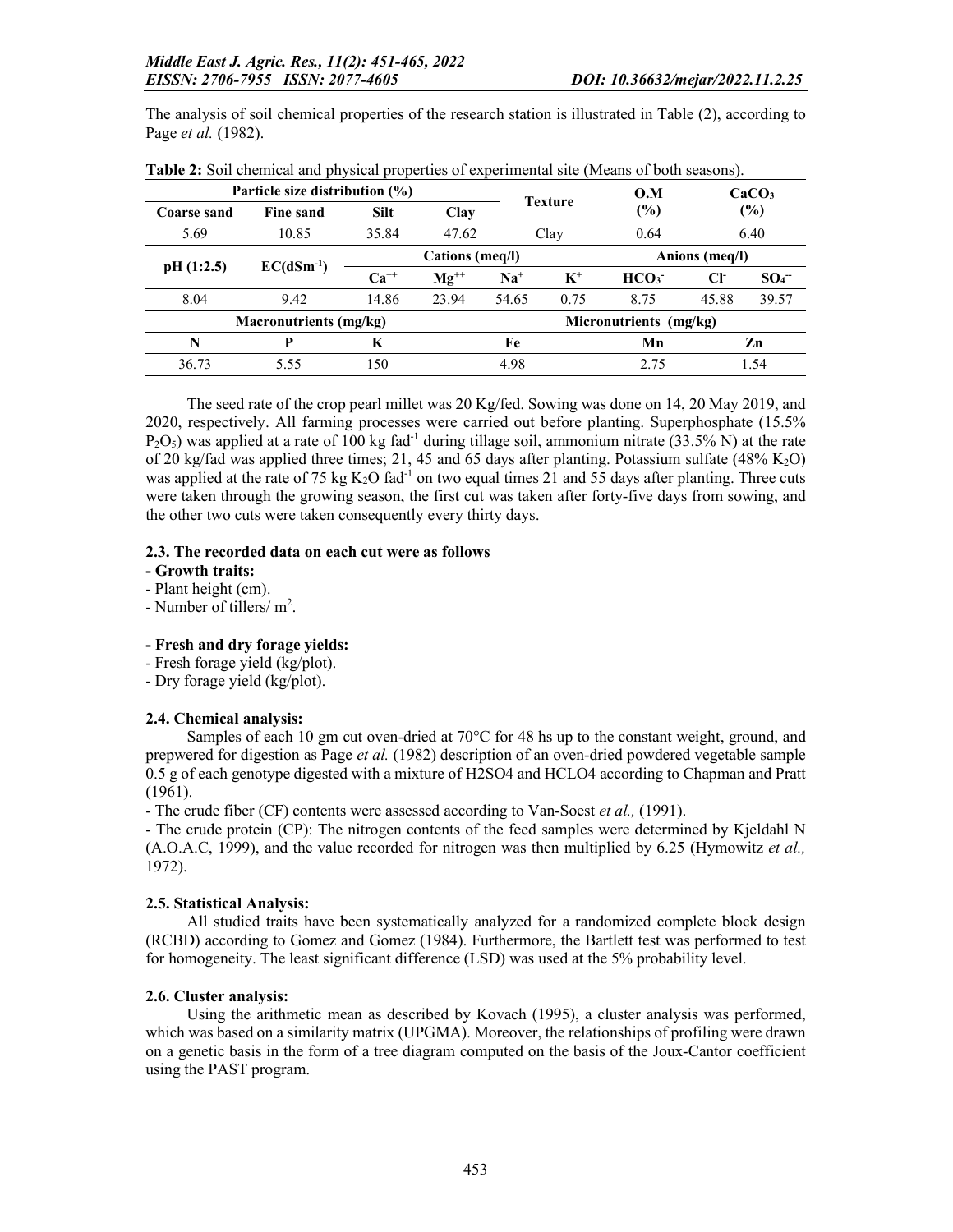### 2.7. ISSR analysis:

From fiveteen primers successed eight primers for ISSR synthesized by (Operon Technologies, USA) were used in this study (Table 3). PCR amplifications were performed and countable according to Saha and Blumwald (2014) and using AlphaEaseFC version 4.0. (Alpha Innotech Corp., San Leandro, CA) softwwere.

| Primer          | <b>Motif</b>            | No. | Primer | Motif      |
|-----------------|-------------------------|-----|--------|------------|
| HB8             | (GA) 6GG                |     | 17898A | (CA)6AC    |
| H <sub>B9</sub> | $(GT)$ <sub>6</sub> $G$ |     | 17898B | $(CA)$ 6GT |
| HB10            | (GA)6CC                 |     | 17899A | (CA)6AG    |
| HB11            | (GT)6CC                 |     | 17899B | $(CA)$ 6GG |
|                 |                         |     |        |            |

| Table 3: Names and their motifs of ISSR primers. |  |
|--------------------------------------------------|--|
|--------------------------------------------------|--|

### 3. Results and Discussion

The data indicators presented in Tables 4 and 5 show that the first season was higher in the average values of all traits compared to second season, which announces the presence of statistically significant differences between the genotypes that were examined for salt stress tolerance for different traits in both seasons.

### 3.1. Growth traits

The effect of soil salinity on growth traits; plant height (cm) and number of branches/ $m<sup>2</sup>$  at different cuts of five pearl millet genotypes through both seasons (2019 and 2020) were presented in Table 4. Plant height and number of tillers were most important growth parameters relating to fodder green yield in pearl millet.

|                     |           |           |                   |        | $1st$ season (2019)          |                           |           |       |  |  |
|---------------------|-----------|-----------|-------------------|--------|------------------------------|---------------------------|-----------|-------|--|--|
| Genotype            |           |           | Plant height (cm) |        | Number of tillers $\rm /m^2$ |                           |           |       |  |  |
|                     | $1st$ cut | $2nd$ cut | $3rd$ cut         | Mean   | $1st$ cut                    | $2nd$ cut                 | $3rd$ cut | Mean  |  |  |
| <b>PE00056</b>      | 98.32     | 103.25    | 93.99             | 98.52  | 69.42                        | 72.73                     | 65.85     | 69.33 |  |  |
| <b>PE000194</b>     | 85.91     | 91.77     | 83.4              | 87.03  | 63.55                        | 65.86                     | 58.97     | 62.79 |  |  |
| <b>PE00200</b>      | 109.47    | 112.74    | 104.84            | 109.02 | 72.31                        | 74.62                     | 67.74     | 71.56 |  |  |
| <b>PE00463</b>      | 114.91    | 117.05    | 110.57            | 114.18 | 76.37                        | 78.68                     | 71.8      | 75.62 |  |  |
| Shanduil-1          | 94.12     | 97.57     | 88.52             | 93.40  | 67.84                        | 71.15                     | 64.27     | 67.75 |  |  |
| LSD <sub>0.05</sub> | 3.42      | 3.97      | 4.26              | 3.83   | 1.25                         | 1.34                      | 1.29      | 1.37  |  |  |
|                     |           |           |                   |        | $2nd$ season (2020)          |                           |           |       |  |  |
|                     |           |           | Plant height (cm) |        |                              | Number of branches/ $m^2$ |           |       |  |  |
|                     | $1st$ cut | $2nd$ cut | $3rd$ cut         | Mean   | $1st$ cut                    | $2nd$ cut                 | $3rd$ cut | Mean  |  |  |
| <b>PE00056</b>      | 95.56     | 100.49    | 91.23             | 95.76  | 67.66                        | 69.81                     | 62.09     | 66.52 |  |  |
| <b>PE000194</b>     | 83.71     | 87.73     | 80.36             | 83.93  | 60.51                        | 62.82                     | 55.94     | 59.76 |  |  |
| <b>PE00200</b>      | 104.28    | 108.55    | 101.65            | 104.83 | 69.12                        | 71.43                     | 65.55     | 68.70 |  |  |
| <b>PE00463</b>      | 111.02    | 113.16    | 106.68            | 110.29 | 72.48                        | 74.79                     | 67.91     | 71.73 |  |  |
| Shanduil-1          | 91.78     | 95.23     | 87.18             | 91.40  | 65.5                         | 67.97                     | 60.93     | 64.80 |  |  |
|                     |           |           |                   |        |                              |                           |           |       |  |  |

Table 4: Mean performance of five millet genotypes under soil salinity stress at different cuts over two seasons (2019 and 2020) on plant height and number of tillers traits.

They represent the vegetative growth stage and index, indicating the development of plants. The studied pearl millet genotypes were highly significant mean values for plant height (cm) and number of tillers/ $m<sup>2</sup>$  at the three cuts in both successive seasons, confirming the presence of genetic variability within genotypes to saline stress tolerance. The maximum values for the plant height (114.18 and 110.29 cm) were detected for PE00463 genotype. In comparison, PE000194 genotype had the lowest values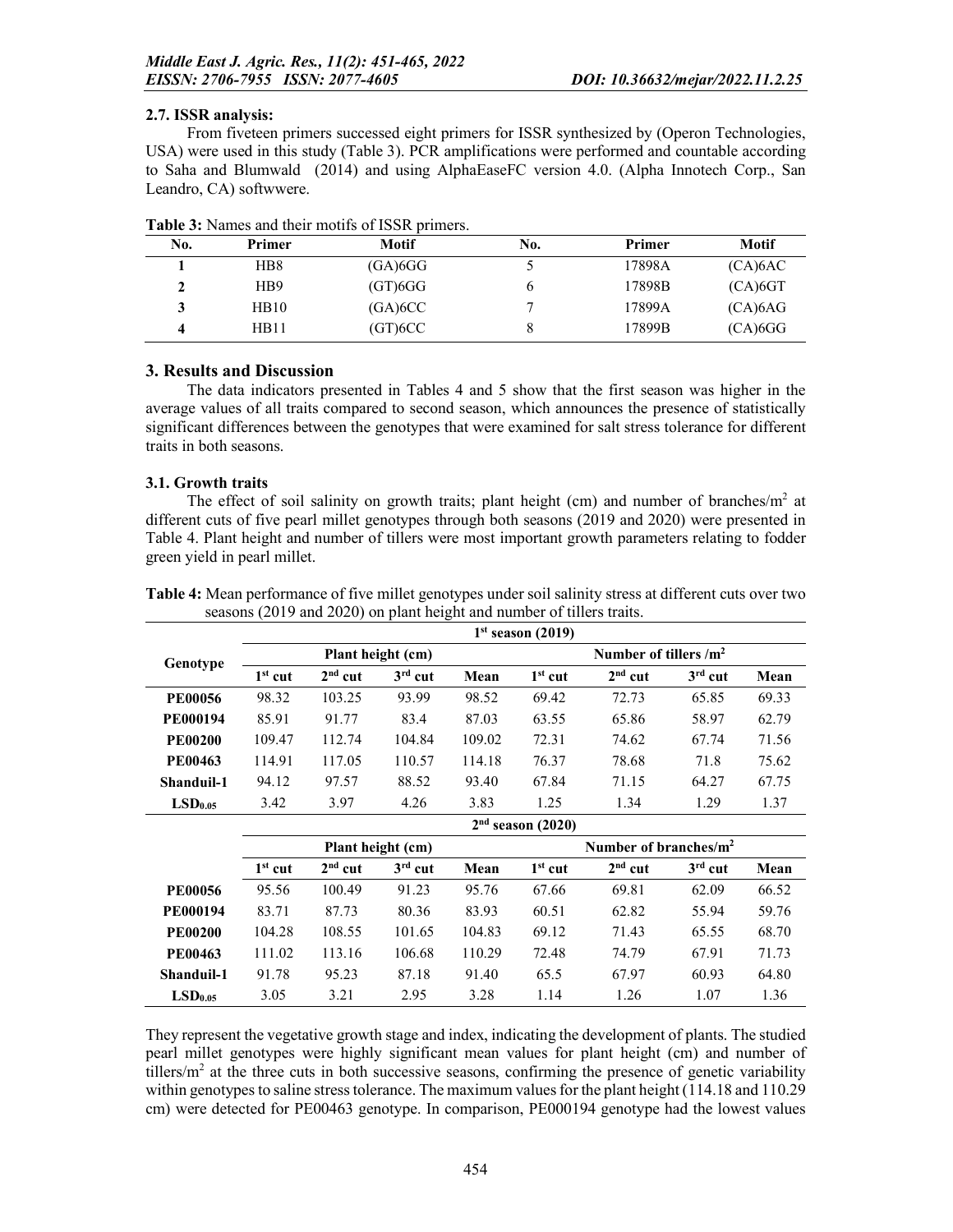(87.03 and 83.93 cm) in both seasons, respectively, that probailites due to the variation in the abalities of tolerance in pearl millet genotypes to the saline stress. These results agree with those reported by Makarana *et al.* (2017) and Yazdizadeh *et al.* (2020), who were found highly significant variation among pearl millet genotypes in respect to height and number of effective tillers /plant. The second cut was the highest value in growth traits compared with the another cuts in all genotypes at the two growing seasons.

Also, data revealed that the PE00463 genotype ranked the highest, followed by PE00200 genotype in the number of tillers/ $m<sup>2</sup>$  (75.62 and 71.73) and (71.56 and 68.70) in both seasons, respectively. On the other hand, PE000194 genotype recorded the lowest values (62.79 and 59.76) in both seasons, respectively. These results were in the same data with those obtained by Reddy *et al.* (2021).

Naoura *et al.,* (2020) found highly significant differences among the growth traits of pearl millet genotypes under their study on the crop. So, plant height and number of tillers/ $m<sup>2</sup>$  were growth attributes directly linked with a genotype's productive potential (Maleko *et al.,* 2019).

#### 3.2. Fresh and dry forage yields

Results in Table 5 demonstrate highly significant among the pearl millet genotypes to saline stress tolerant for fresh and dry forage yields at the three cuts in successive seasons, where it was ranged from 30.64 to 46.79 ton/fed and 4.59 to 7.10 ton/fed of the first season for both of total fresh and dry yields, respectively. In comparison, the total fresh and dry yields were ranged from 25.90 to 40.37 ton/fed and 3.87 to 6.47 ton/fed, respectively, in the second season.

It is worth mentioning that PE00463 genotype gave the highest values compared with the others genotypes of total fresh and dry yields (46.79 and 7.10 ton/fed) in the first season (2019). At the same time, it was recorded (40.37 and 6.47 ton/ fed) in the second season. These results were consistent with the finding of Toderich *et al.* (2018) and Jha *et al.* (2021), who reported that pearl millet line performance in response to different soil salinity levels varied. On the other hand, PE000194 genotype gave the lowest total fresh and dry yields values. In the same connection, Hajlaoui *et al*. (2021) found phenotypic variation between pearl millet-studied genotypes at different salinity levels and reported changes in forage yield resulting from saline stress.

Also, the results indicate that in both seasons, the heaviest fresh and dry yield was achieved at the second cut by PE00463 genotype (16.65–2.44 ton/fed, respectively in 2019 season) and (14.51-2.23 ton/fed, respectively in 2020 season), while the lightest values were shown at the third cut by PE000194 genotype (8.54–1.38 ton/fed, respectively in 2019 season) and (6.96- 1.14 ton/fed, respectively in 2020 season).

|                     |           |           | Fresh vield (ton/fed) |              | Dry vield (ton/fed) |                     |           |              |  |
|---------------------|-----------|-----------|-----------------------|--------------|---------------------|---------------------|-----------|--------------|--|
| Genotype            | $1st$ cut | $2nd$ cut | $3rd$ cut             | <b>Total</b> | $1st$ cut           | $2nd$ cut           | $3rd$ cut | <b>Total</b> |  |
| <b>PE00056</b>      | 12.48     | 14.76     | 11.77                 | 39.01        | 1.73                | 1.92                | 1.61      | 5.26         |  |
| <b>PE000194</b>     | 10.11     | 11.99     | 8.54                  | 30.64        | 1.45                | 1.76                | 1.38      | 4.59         |  |
| <b>PE00200</b>      | 13.76     | 15.98     | 12.83                 | 42.57        | 2.03                | 2.34                | 2.13      | 6.50         |  |
| <b>PE00463</b>      | 15.82     | 16.65     | 14.32                 | 46.79        | 2.37                | 2.44                | 2.29      | 7.10         |  |
| Shanduil-1          | 11.64     | 13.06     | 10.08                 | 34.78        | 1.84                | 2.17                | 1.78      | 5.79         |  |
| LSD <sub>0.05</sub> | 0.573     | 0.416     | 0.653                 | 0.698        | 0.094               | 0.076               | 0.078     | 0.159        |  |
|                     |           |           |                       |              | $2nd$ season (2020) |                     |           |              |  |
|                     |           |           | Fresh vield (ton/fed) |              |                     | Dry yield (ton/fed) |           |              |  |
|                     | $1st$ cut | $2nd$ cut | $3rd$ cut             | <b>Total</b> | $1st$ cut           | $2nd$ cut           | $3rd$ cut | <b>Total</b> |  |
| <b>PE00056</b>      | 10.94     | 12.52     | 9.23                  | 32.69        | 1.59                | 1.92                | 1.53      | 5.04         |  |
| <b>PE000194</b>     | 8.53      | 10.41     | 6.96                  | 25.9         | 1.21                | 1.52                | 1.14      | 3.87         |  |
| <b>PE00200</b>      | 11.73     | 13.95     | 10.8                  | 36.48        | 1.84                | 2.15                | 1.94      | 5.93         |  |
| <b>PE00463</b>      | 13.68     | 14.51     | 12.18                 | 40.37        | 2.16                | 2.23                | 2.08      | 6.47         |  |
| <b>Shanduil-1</b>   | 9.77      | 12.09     | 8.58                  | 30.44        | 1.47                | 1.66                | 1.35      | 4.48         |  |
| LSD <sub>0.05</sub> | 0.612     | 0.358     | 0.365                 | 0.965        | 0.069               | 0.087               | 0.056     | 0.176        |  |

Table 5: Mean performance of five millet genotypes under soil salinity stress at different cuts over two seasons (2019-2020) on fresh and dry forage yields traits.  $1<sup>st</sup>$  season (2019)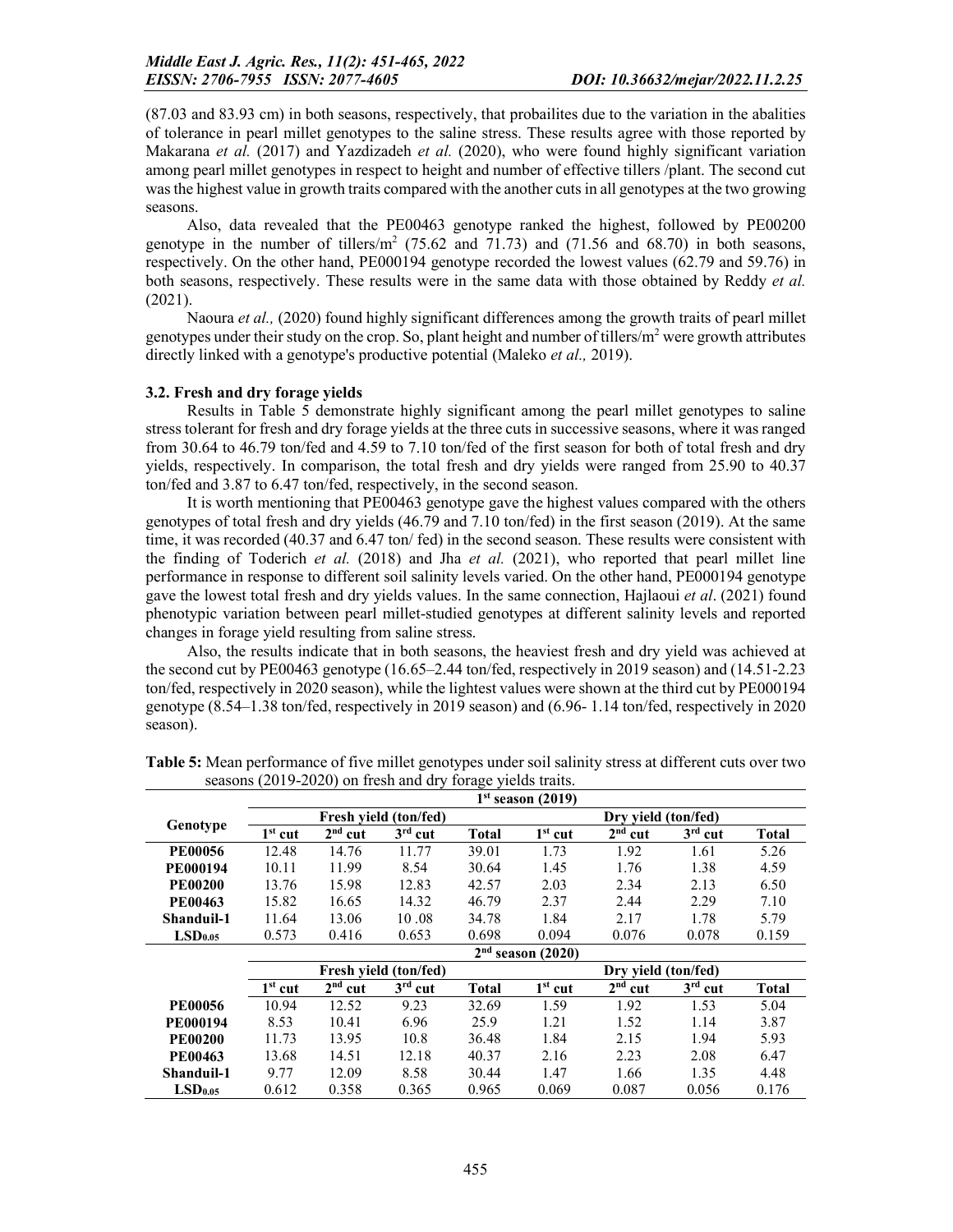Pearl millet genotypes were varied in their tolerance to salt stress. Considerable variation in salt tolerance appears among pearl millet genotypes (Ashraf and McNeilly, 2006). In addition, Makarana *et al.* (2019) reviews some genotypes of pearl millet that have demonstrated superiority and can be adapted as a higher yield option than green forage in saline soil.

### 3.3. Chemical analysis

Crude fiber (CF) and protein (CP) were the most important quality features of forage crops under salt conditions which were of great importance for the production of high quality pearl millet from green forage crop.The perusal of data on crud fiber % and crude protein% were presented in Table 6, has reflected highly significant differences between the pearl millet genotypes under saline stress tolerance in both seasons. The mean maximum crude fiber content was recorded (28.46 and 26.41%) with PE00463 genotype. In contrast, the PE000194 genotype had the lowest value (23.39 and 21.31%) in both seasons. These results agree with Xie *et al.,* (2021), who observed genotypic variation for salt tolerance, and some genotypes displayed tolerance at crude fiber in Ryegrass genotypes. As well, the result recorded (11.22 and 10.25%) for PE00463 genotype that ranked the first, followed by PE00200 genotype (10.58 and 9.55%), while PE000194 genotype recorded the lowest value (9.98 and 8.89%) to crude protein% in both seasons, respectively. These results were substantiated by Daba *et al.* (2003), who indicate vast diversity between five Sesbania genotypes in fiber content and crude protein values under saline field conditions.

| Table 6: Mean performance of five millet genotypes under soil salinity stress at different cuts over two |  |
|----------------------------------------------------------------------------------------------------------|--|
| seasons (2019-2020) on crude fiber and crude protein traits.                                             |  |

|                     |           |           |               |       | $1st$ season (2019) |                 |           |       |  |  |
|---------------------|-----------|-----------|---------------|-------|---------------------|-----------------|-----------|-------|--|--|
|                     |           |           | Crude fiber % |       |                     | Crude protein % |           |       |  |  |
| Genotype            | $1st$ cut | $2nd$ cut | $3rd$ cut     | Mean  | $1st$ cut           | $2nd$ cut       | $3rd$ cut | Mean  |  |  |
| <b>PE00056</b>      | 26.26     | 28.08     | 25.03         | 26.46 | 10.42               | 10.60           | 10.21     | 10.41 |  |  |
| <b>PE000194</b>     | 24.51     | 26.44     | 23.39         | 24.78 | 9.93                | 10.19           | 9.81      | 9.98  |  |  |
| <b>PE00200</b>      | 27.31     | 29.29     | 26.24         | 27.61 | 10.53               | 10.77           | 10.43     | 10.58 |  |  |
| <b>PE00463</b>      | 28.29     | 30.11     | 26.99         | 28.46 | 11.07               | 11.86           | 10.72     | 11.22 |  |  |
| Shanduil-1          | 25.46     | 27.28     | 24.23         | 25.66 | 10.16               | 10.35           | 9.99      | 10.17 |  |  |
| LSD <sub>0.05</sub> | 0.673     | 0.416     | 0.453         | 0.568 | 0.124               | 0.156           | 0.108     | 0.359 |  |  |
|                     |           |           |               |       | $2nd$ season (2020) |                 |           |       |  |  |
|                     |           |           | Crude fiber % |       |                     | Crude protein % |           |       |  |  |
|                     | $1st$ cut | $2nd$ cut | $3rd$ cut     | Mean  | $1st$ cut           | $2nd$ cut       | $3rd$ cut | Mean  |  |  |
| <b>PE00056</b>      | 24.18     | 26.00     | 22.95         | 24.38 | 9.35                | 9.53            | 9.04      | 9.31  |  |  |
| <b>PE000194</b>     | 22.54     | 24.36     | 21.31         | 22.74 | 8.86                | 9.09            | 8.74      | 8.89  |  |  |
| <b>PE00200</b>      | 25.39     | 27.21     | 24.16         | 25.59 | 9.56                | 9.73            | 9.36      | 9.55  |  |  |
| <b>PE00463</b>      | 26.21     | 28.03     | 24.98         | 26.41 | 10.32               | 10.79           | 9.65      | 10.25 |  |  |
|                     |           |           |               |       |                     |                 |           |       |  |  |
| Shanduil-1          | 23.38     | 25.2      | 22.15         | 23.58 | 8.98                | 9.25            | 8.81      | 9.01  |  |  |

### 3.4. Cluster analysis

A cluster among five pearl millet genotypes is present in (Fig.1). The dendrogram was generated using growth traits, fresh yield, dry forage yield, and chemical analysis data divided the pearl millet genotypes into two main clusters, cluster 1 separated into two subclusters. The first subcluster included PE00056 and Shanduil-1 genotypes and the second subcluster included PE000194 genotype only, while the second cluster was included PE00200 and PE00463 genotypes. These data reflect that different genotypes were genetically divergent, and the results were related with the morphological observations (Jha *et al.,* 2021).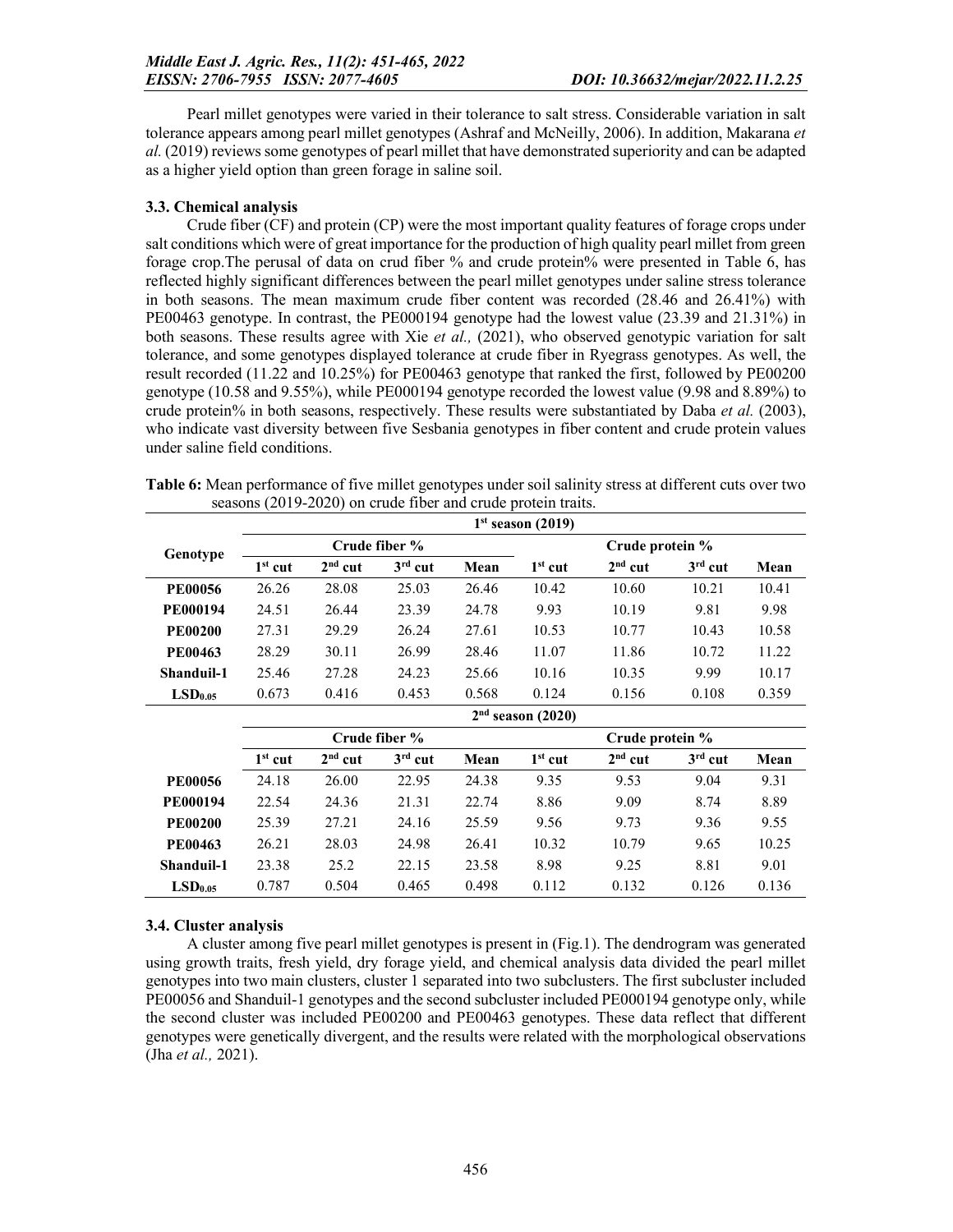

Fig. 1: Linkage dendrogram of five pearl millet genotypes generated by UPGMA cluster analysis based on growth traits, fresh yield, dry forage yield, and chemical analysis.

### 3.5. ISSR-primers molecular marker traits

ISSR technique was applied using eight primers to amplify the five genotypes of pearl millet. The analysis products involved 56 bands. There were 27 monomorphic bands, while 29 polymorphic bands (Table 7). The primer HB9 ((GT) 6GG) and HB10 ((GA) 6CC) produced the highest number of bands (9), whereas the primer17899A ((CA) 6AG) was showed the lowest number (5) with an average of 7 fragments per primer. The smallest number of polymorph loci or polymorphic bands (PB) was obtained with HB11 (1). The maximum number of PB was also recorded for HB8 (6 and 13, respectively). The incidence of polymorphism (%P) ranged from 16.66 (HB11 primer) to 75 (HB8 primer) with an average of 52.09%. This multiplicity was used to measure the tolerance difference for salinity between the genotypes studied. In this regard, Patil *et al.* (2018) mentioned that out of 288 scorable ISSR markers, 262 bands were polymorphic. On the other hand,the polymorphic bands were from 1 (UBC-825) to 7 (UBC 846), with an average of approximately 4 bands per primer. The heterozygosity (H) ranging from 0.01 (HB8) to 0.49 (17898B) with an average of 0.59 was observed. The Polymorphic Information Content index (PIC) values of ISSR data were between 0.01 and 0.37, with an average of 0.29. The lowest and highest PIC indices were recorded for HB11 and 17898B, respectively (Table 7).

Khaled *et al.* (2019) revealed average PIC values for ISSR markers were 0.43 in Sorghum Genotypes. In addition, Najaphy *et al.* (2011) reported that the moderate values of PIC for ISSR primers could be attributed to the diverse nature of genotypes and/or highly informative ISSR markers. The arithmetic mean of H (H.av) ranges from 0.01 (HB8, HB9, and HB10) to 0.03 (HB11) with an average of 0.01 (Table 3). The highest effective multiplex ratio (EMR, 7.50) was observed with the primer HB9, and the lowest amount of this ratio (3.25) was detected by the primer 17899A with an average EMR of 5.19 per primer. The marker index (MI) for ISSRs values ranged from 0.02 for HB11 to 0.07 for HB8 and 17898B, with an average of 0.05. The highest discriminating power (DP) value appewered with the primer 17898B (0.67), and 17899A observed the lowest DP as 0.31 with an average of 0.49 per primer. The highest resolving power (RP) value was for the primer 17899B (3.50), and primer 17899A observed the lowest RP as 0.50 with an average RP of 2.88 per primer. This study demonstrates the efficiency of ISSR markers as a genetic tool for selecting suitable accessions for breeding programs. Yadav *et al.* (2007) detected a total of 349 reproducible bands (73 monomorphic, 276 polymorphic) with a polymorphism rate of 79.1% in a genetic assessment study of pearl millet using 30 UBC#9 ISSR primer.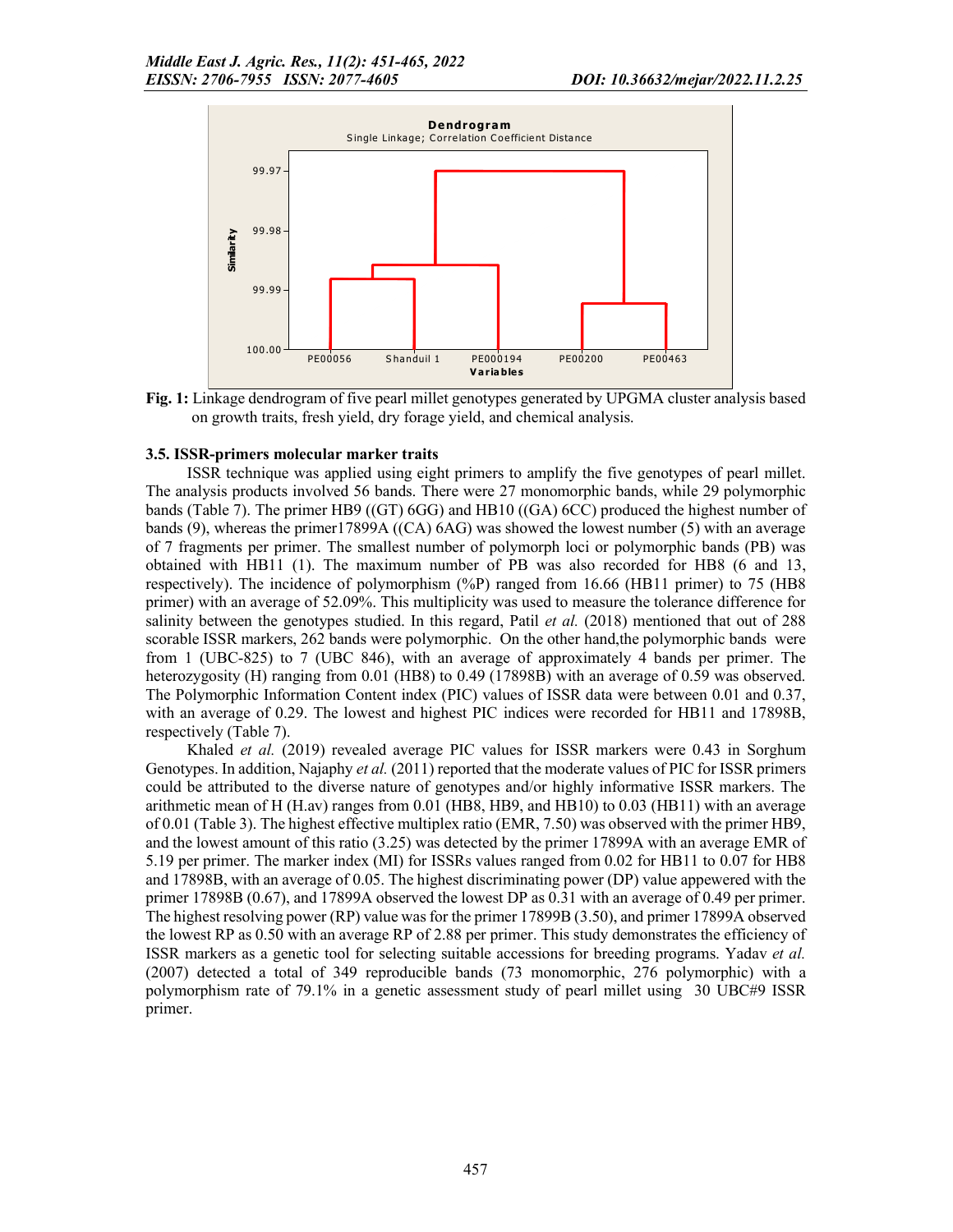Table 7: ISSR primers, motifs, total band (TB), monomorphic band (MB), polymorphic band (PB), polymorphism percentage (P%), heterozygosity index (H), polymorphic information content index (PIC), effective multiplex ratio (EMR), Arithmetic mean of H (H.av), marker index (MI), discriminating power (DP) and resolving power (RP) as revealed by ISSR profiles in five pearl millet genotypes.

|                             |                         | $\circ$ | — ∙уг     |                |                |      |      |            |      |      |      |       |
|-----------------------------|-------------------------|---------|-----------|----------------|----------------|------|------|------------|------|------|------|-------|
| Primer                      | <b>Motif</b>            | TB      | <b>MB</b> | PB             | $\mathbf{p}$ % | H    | PIC  | <b>EMR</b> | H.av | MI   | DP   | RP    |
| H <sub>B</sub> <sup>8</sup> | $(GA)$ <sub>6</sub> $G$ | 8       | 2         | 6              | 75.00          | 0.47 | 0.36 | 5.00       | 0.01 | 0.07 | 0.62 | 3.00  |
| H <sub>B9</sub>             | $(GT)$ <sub>6</sub> $G$ | 9       | 6         | 3              | 33.33          | 0.28 | 0.24 | 7.50       | 0.01 | 0.06 | 0.31 | 2.00  |
| <b>HB10</b>                 | (GA)6CC                 | 9       | 4         | 5              | 55.55          | 0.42 | 0.33 | 6.25       | 0.01 | 0.03 | 0.52 | 3.25  |
| <b>HB11</b>                 | (GT)6CC                 | 6       | 5         |                | 16.66          | 0.01 | 0.01 | 6.00       | 0.03 | 0.02 | 0.41 | 1.00  |
| 17898A                      | (CA)6AC                 | 7       | 4         | 3              | 42.85          | 0.29 | 0.25 | 5.75       | 0.01 | 0.06 | 0.33 | 2.50  |
| 17898B                      | (CA) 6GT                | 6       | 2         | 4              | 66.66          | 0.49 | 0.37 | 3.50       | 0.02 | 0.07 | 0.67 | 2.00  |
| 17899A                      | (CA)6AG                 | 5       | 2         | 3              | 60.00          | 0.46 | 0.35 | 3.25       | 0.02 | 0.04 | 0.59 | 0.50  |
| 17899B                      | $(CA)$ <sub>6</sub> $G$ | 6       | 2         | $\overline{4}$ | 66.66          | 0.41 | 0.33 | 4.25       | 0.02 | 0.06 | 0.51 | 3.50  |
|                             | <b>Total</b>            | 56      | 27        | 29             | 416.74         | 2.83 | 2.23 | 41.50      | 0.13 | 0.41 | 3.55 | 17.75 |
|                             | Mean                    | 7       | 3.37      | 3.62           | 52.09          | 0.36 | 0.29 | 5.19       | 0.01 | 0.05 | 0.49 | 2.88  |

### 3.6. ISSR- analysis

The ISSR is based on molecular markers, on tandem repeats of short DNA sequences. These repeats secreted highly polymorphic variants in their molecular sizes resulting from chain interactions, and this occurs even between closely related or narrowly related genotypes due to the lack of functional and evolutionary constraints covering them at the DNA level. Furthermore, the DNA fragments covered in five pearl millet genotypes were considered under salt conditions using fifteen molecular names and eight ISSR primers succeeded (Fig. 2). number was developed by the HB10 primer (11 bands). Of the 59 sequencing reaction fragments that were amplified by the eight primers of the ISSR, 51 of them were polymorphic (86.4%). Moreover, Primer HB-8 showed 1618.41 base pair bands, which were found in PE00463 (salt-tolerant genotype), while they were absent in all other studied millet genotypes. Therefore, this range can be considered as a positive molecular marker for salt tolerance in pearl millet plants. In the other direction, there are no two bands with molecular size 1349.07 and 1094.57 base pairs and these two bands are considered to be the main point of the genotype imported PE00463 from Ecrysat organization. At the same time, it was investigated and presented in all other tested genotypes so that it could be used as a negative molecular marker for salinity tolerance in pearl millet. Then on the other hand, Primer HB-10 showed one positive and one negative molecular marker for salt tolerance in pearl millet with a molecular size of 642.07 and 327.9 bp, respectively. Primer 178988B was shown with a single strand with a molecular size of 758.83 bp, which was present exclusively in PE00463. Therefore, this strip can be used as a positive molecular marker for salt tolerance in pearl millet. Our results were in agreement with those of Younes *et al.* (2007), who used simple sequence repeat (ISSR) to distinguish environmental stress tolerance (salinity) in the field and obtained some genetic markers associated with salt tolerance in sorghum grain that could be used during the breeding program for this crop. and also the identification of genomic regions that determine yield under abiotic stresses, especially final salinity by Shivhwere and Lata, (2017), who used molecular marker-based genetic association maps and paved the way for molecular marker-assisted selection and selection and breeding of salt-tolerant genotypes in millet pearly; This shows that the above results show that the number of molecular markers related to salt tolerance reflects the complexities of this trait as well as the influence of environmental factors. However, marker-assisted selection or selection can enhance the identification of pearl millet genotypes that are tolerant of environmental stress.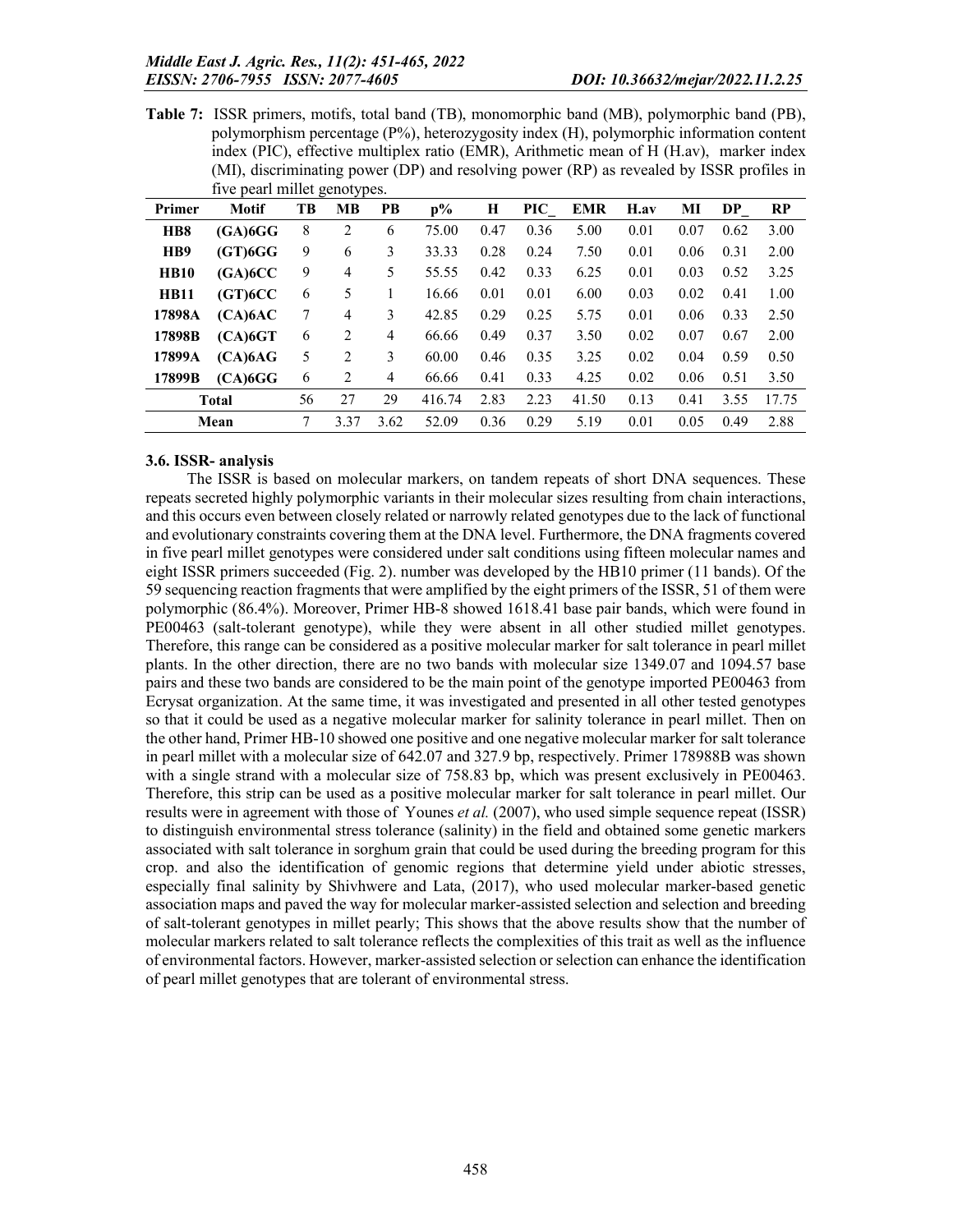

Fig. 2: Amplification of eight ISSR primers used for the five genotypes of pearl millet under salinity. 1- M=100 bp Ladder. 2- PE00056. 3- PE000194. 4- PE00200. 5- PE00463 6- Shanduil-1.

The eight ISSR markers produced different bands with sizes ranging from 100 to 10,000 base pairs. The lowest number of bands was developed by the 17899A primers (5 bands), while the highest Cluster analysis was for relationships among pearl millet genotypes. The dendrogram was estimated by ISSR data located the pearl millet genotypes into two main clusters (Fig. 3). Cluster 1 was separated into three subclusters. The first subcluster included PE00056 and PE000194 genotypes, the second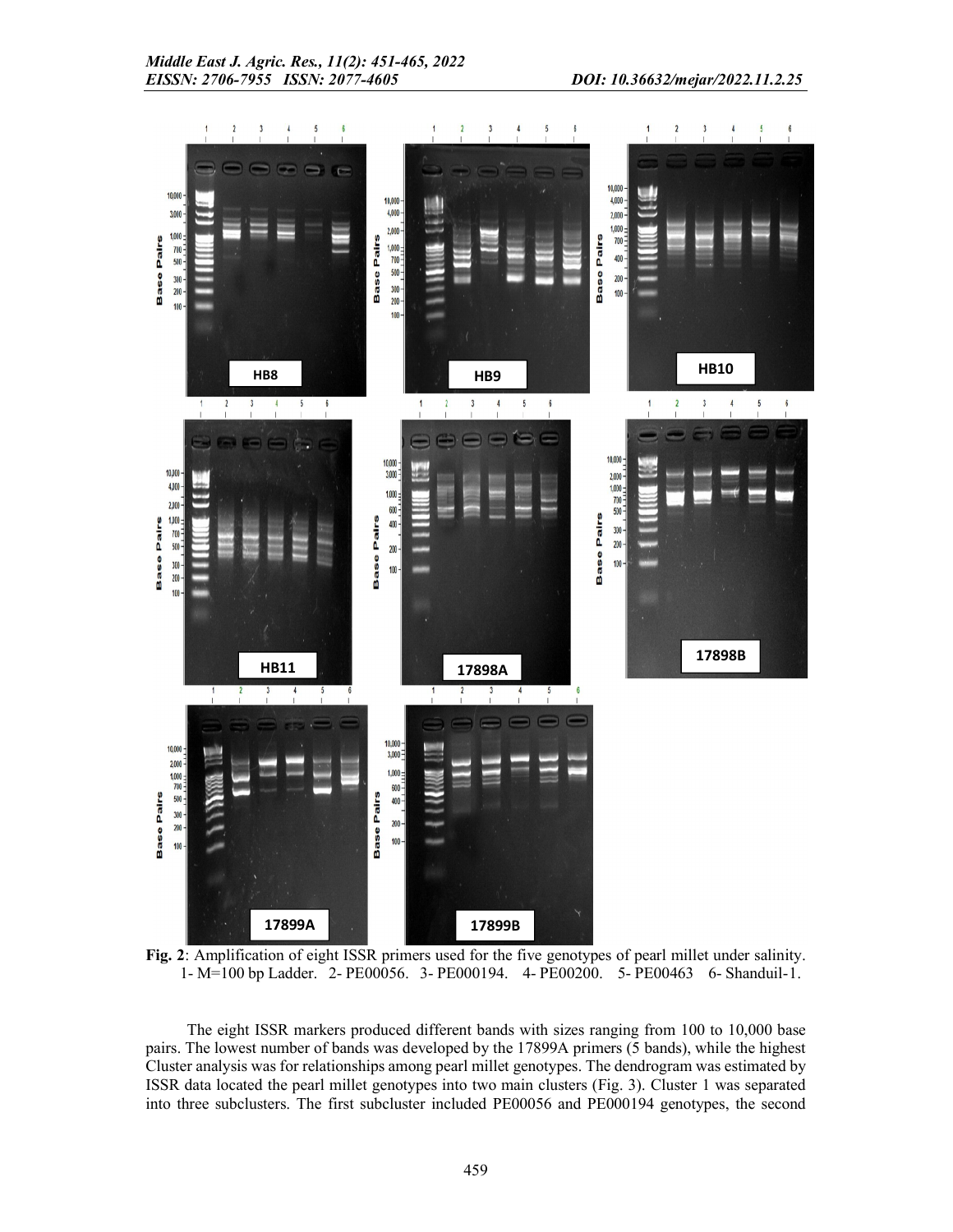subcluster included PE00200 genotype only, and the third cluster was included Shanduil 1, while the second main cluster contained PE00463 genotype only. These results agree with those reported by Choudhary *et al.* (2021), who found ISSR marker is suitable for diversity studing and the genetic baise for abiotic stress in pearl millet. Afiah *et al.* (2016) explored ISSR system to differentiate some faba bean genotypes under salt stress. In addition, Animasaun *et al.* (2015) studied ISSRs marker for pearl millet, and their results demonstrated the high genetic diversity give among the genotypes from different origins.



Fig. 3: Linkage dendrogram of five pearl millet genotypes generated by UPGMA cluster analysis based on ISSR markers.

Based on the ISSR results, the similarity relationships between pearl millet genotypes had a range between 0.884 and 0.635 (Table 8) as calculated according to Nei and Li (1979). The highest similarity value was estimated between PE000194 and PE00200 genotypes (0.884), while the lowest was recorded between PE00056 and PE00463 genotypes (0.635). In addition to this

There were other estimates similar to what was obtained. To name a few, there are similar findings by Animasaun *et al.* (2015) and Yazdizadeh *et al.* (2020), who reported that the ISSR molecular marker is an effective marker for assessing genetic diversity. The relationship between most of the genotypes indicated that they had a kinship through a common ancestor. Best of all, the results in Table (8) show the matrix of standardized distance for NEI among the five pearl millet genotypes using ISSR markers. In general, genotypes of PE00056 showed the lowest distance with genotypes PE00200 and PE000194. While the highest distance between PE00056 and PE00463 genotypes was observed between matches.

|                 | <b>Proximity Matrix</b> |                |                |                   |  |  |  |  |  |  |
|-----------------|-------------------------|----------------|----------------|-------------------|--|--|--|--|--|--|
|                 |                         |                |                |                   |  |  |  |  |  |  |
| Case            | <b>PE000194</b>         | <b>PE00200</b> | <b>PE00463</b> | <b>Shanduil 1</b> |  |  |  |  |  |  |
| <b>PE00056</b>  | 0.871                   | 0.764          | 0.635          | 0.733             |  |  |  |  |  |  |
| <b>PE000194</b> | ----                    | 0.884          | 0.703          | 0.795             |  |  |  |  |  |  |
| <b>PE00200</b>  | ----                    |                | 0.767          | 0.818             |  |  |  |  |  |  |
| <b>PE00463</b>  |                         |                |                | 0.779             |  |  |  |  |  |  |
| Shanduil-1      |                         |                | ----           | ----              |  |  |  |  |  |  |

Table 8: Similarity matrix among five pearl millet genotypes based on ISSR.

Measurement of genetic distance should be essential for breeding when it is based on a broad range of traits relevant to breeding objectives. Cluster analysis for investigated growth traits, fresh yield, dry forage yield, chemical analysis, and ISSR markers showed diversity among investigated pearl millet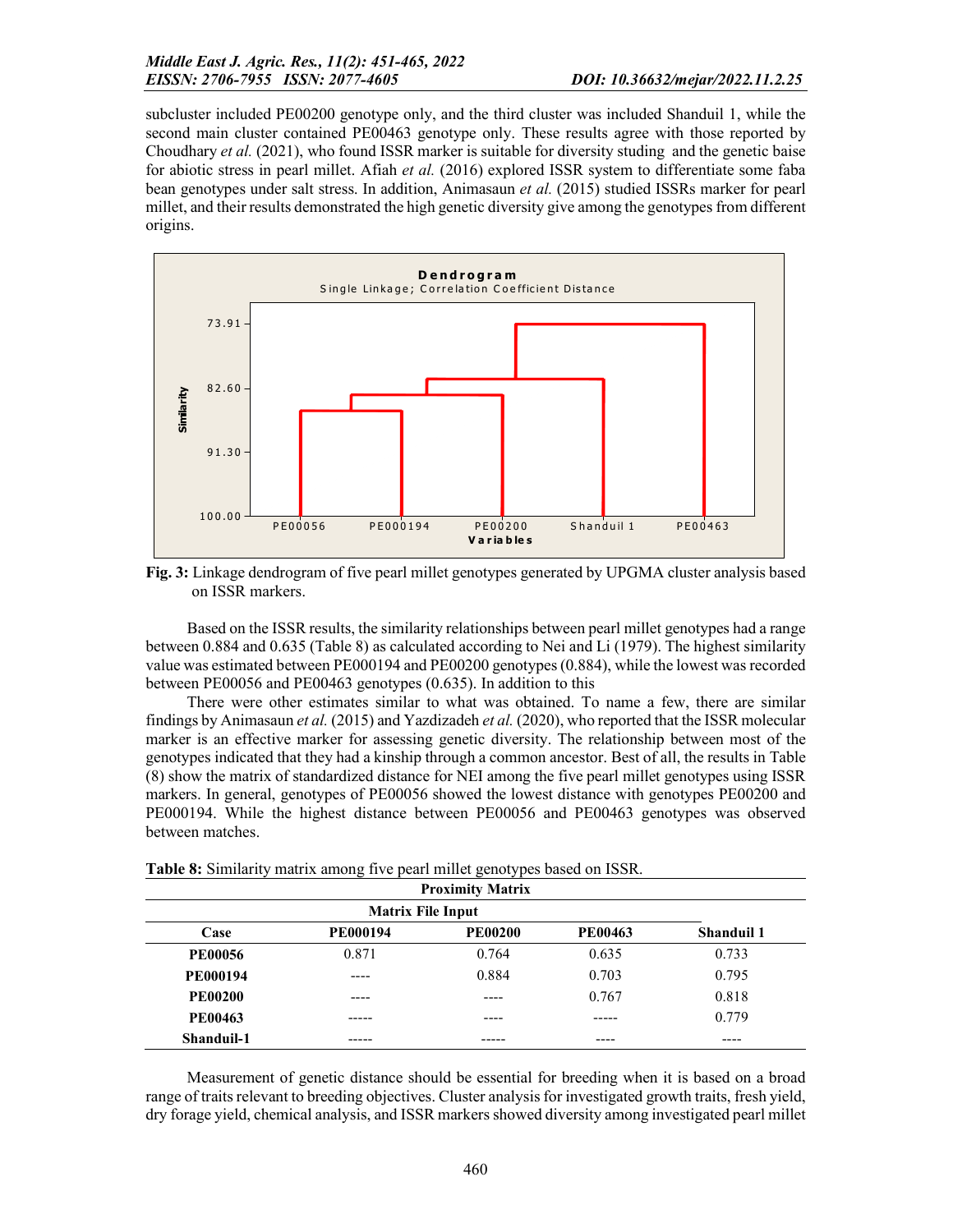genotypes. It was more comparable to that obtained separately by growth traits, fresh yield, dry forage yield, and chemical analysis. Thus, the five pearl millet genotypes were clustered into two main clusters (Fig. 4). Cluster 1 is separated into two subclusters. The first subcluster included PE00056 and Shanduil-1 genotypes and the second subcluster included PE000194 genotype only, while the second cluster was included PE00200 and PE00463 genotypes. This finding indicated that many lines had a common origin, which envisaged falling into a single cluster. The results of data were supported by Athoni *et al.* (2016) and Singh *et al.* (2017).



Fig. 4: Linkage dendrogram of five pearl millet genotypes generated by UPGMA cluster analysis based on growth traits, fresh yield, dry forage yield, chemical analysis, and ISSR markers.

### 3.7. Principal Component Analysis (PCA)

PCA is one of the fundamental analyses by simplification of data. In addition to, PCA of the five pearl millet genotypes under study based on growth traits, fresh yield, dry forage yield, chemical analysis, and ISSR markers to detect superior genotype under salinity stress were placed in different quadrants at extreme ends of the plot (Fig. 5). The analysis has grouped the five genotypes into three different groups that valued for 68.7% of the variation of results. The first and two principal components (PC1 and PC2) were explained 40.4% and 28.3%, respectively. The first quadrant was included PE00056 and PE000194 genotypes, while the second quadrant was contained PE00200 and Shanduil-1 genotypes, and the third quadrant was included PE00463 genotype only. This finding suggests that these genotypes were highly varied and diverse for all the characters. Overall, the PCA analysis under this study shows that phenotypic and molecular markers were useful in genotypes of pearl millet and able to identify a few key traits that accounted for the largest variability. The study confirms with Karunya *et al. (*2021), who were evaluated 25 pearl millet genotypes by PCA and found that some genotypes were positioned further away from biplot origin and cause more variation in traits of the principal components involved than other genotypes.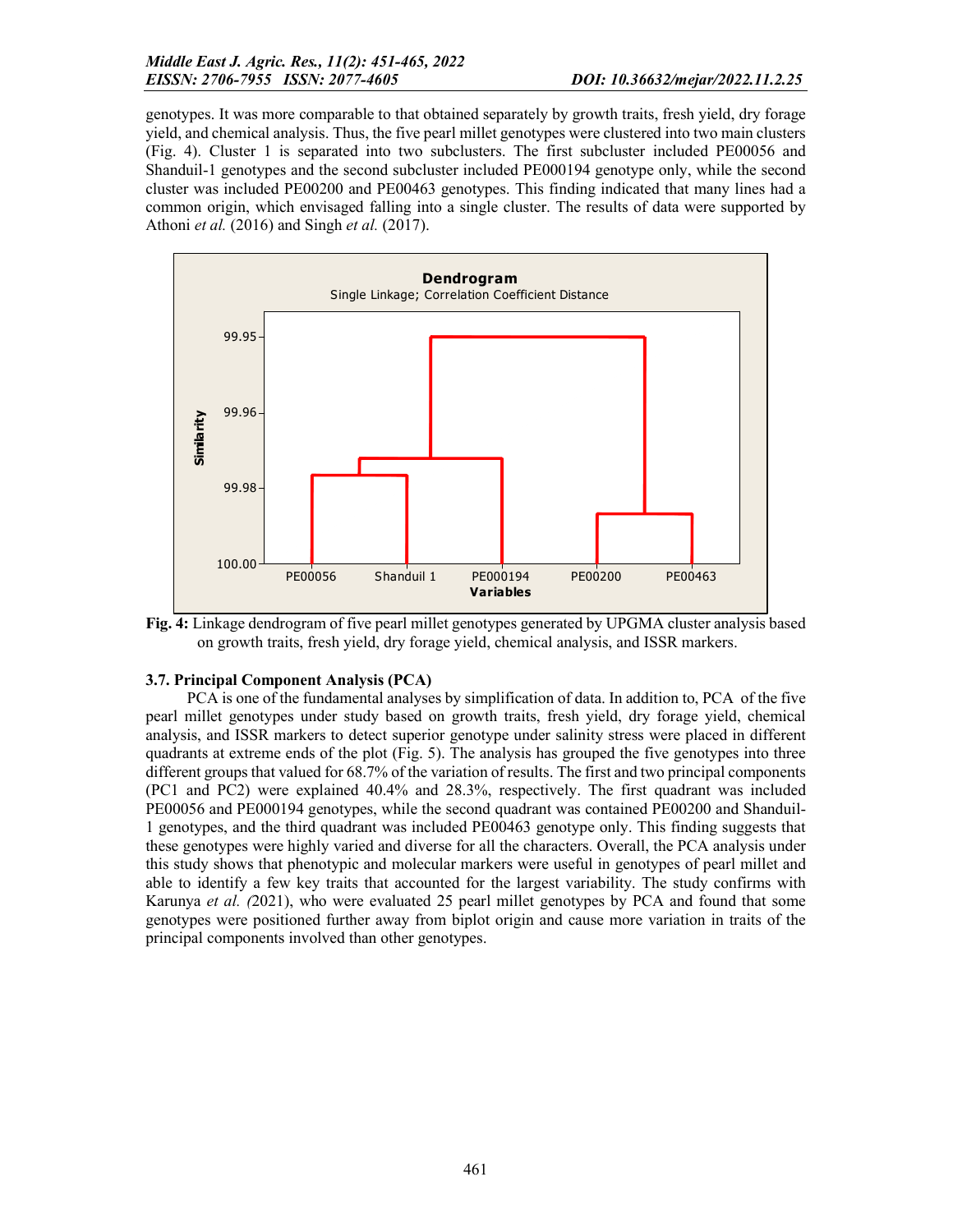

Fig. 5: Biplot representing the distribution of five pearl millet genotypes among PC1 and PC2

### 3.8. Multivariate Heat map

To provide further evidence heat map analysis were used, and the genotypes were distributed into two main groups. The first group was separated into two sub-groups: the first sub-group containing PE000194 and PE00056 genotypes, and the second sub-group containing only Shanduil-1. Furthermore, group II contains genotypes PE00463 and PE00200 (Fig. 6). In this regard, Animasaun *et al*. (2015) reported that ISSR markers are ideal for genetic diversity analysis and genetic association maps to study tolerance to the harsh conditions of pearl millet.



Fig. 6: Multivariate heatmap illustrating the genetic diversity of five pearl millet genotypes based on the eight ISSR markers using the module of a heatmap of R softwwere.

### 4. Conclusion

Morphological traits and molecular markers analyses were essential tools and complementary for estimating genetic variability among genotypes and used in the breeding programs for improvement. Data appeared significant variation among the studied genotypes of saline stress-tolerant for all different traits in successive seasons, indicating the presence of genetic variability within genotypes to saline stress tolerant. Results suggest that the PE00463 genotype of the pearl millet achieved superior for getting the highest values for growth traits, total fresh and dry yields with better crude fiber and protein compared to the other genotypes followed by the PE00200 genotype. In contrast, the PE000194 genotype recorded the lowest values under soil salinity stress. Generally, both genotypes PE00463 and PE00200 maybe can be featured in the salt tolerance program.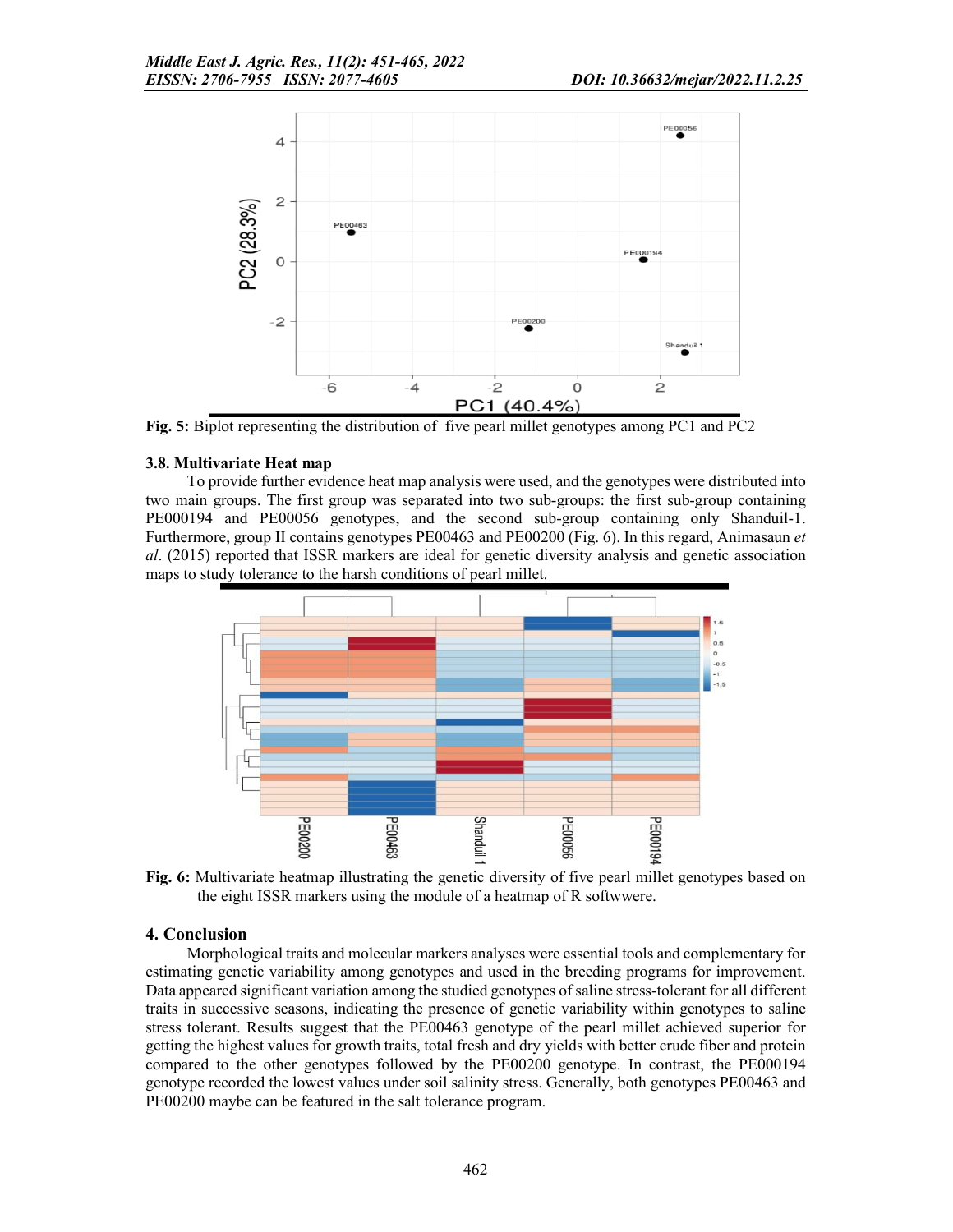### **References**

- Abbas, M.S., Amani M. Dobeie, Clara R. Azzam and Amira Sh. Soliman, 2021. Identification of salttolerant Genotypes among Egyptian and Nigerian Peanut (*Arachis hypogaea* L.) Using Biochemical and Molecular Tools. In Book "Mitigating Environmental Stresses for Agricultural Sustainability in Egypt" Part IV: Advanced procedures in improving crop productivity, 437-469.
- Adeoti, K., G. Djedatin, E. Ewedje, T. Beule, S. Santoni, A. Rival and E. Jaligot, 2017. Assessment of genetic diversity among cultivated Pearl millet (*Pennisetum glaucum,* Poaceae) accessions from Benin, West Africa. African Journal of Biotechnology, 16(15): 782-790
- Afiah Zinab, A. Abd El- Gawad, Thoria R. Mohamed and Hasnaa H. Al-Agwany, 2016.Salt and Water Deficit Tolerance in some *Vicia faba* L. Genotypes in Relation to Pigments, ISSR – PCR Markers and Stress Tolerance Indices. Egypt. J. Bot., 56 (1):121 – 144.
- Animasaun, A.D., J.A. Morakinyo, O.T. Mustapha and Ramar Krishnamurthy, 2015. Assessment of genetic diversity in accessions of pearl millet (*Pennisetum glaucum*) and napier grass (*Pennisetum purpureum*) using microsatellite (ISSR) markers. Iranian Journal of Genetics and Plant Breeding. 4(1):25-31.
- AOAC., 1999. Official Methods of Analysis, 16<sup>th</sup> ed.; (930.15); Association of Official Analytical Chemists: Washington, DC, USA.
- Ashraf, M. and T.M. McNeilly, 2006. The Potential for Exploiting Variation in Salinity Tolerance in Pearl Millet (*Pennisetum americanum* L.). Plant Breeding, 108(3):234 – 240.
- Athoni, B., I. Boodi, S. Pattanashetti and A. Guggari, 2016. Genetic diversity for yield and its component traits in pearl millet (*Pennisetum glaucum* L.). International Journal of Science and Nature, 7(4):795-798.
- Azzam Clara R., Zainab M. Abd El Naby and Nabila A. Mohamed, 2019. Salt Tolerance Associated With Molecular Markers in Alfalfa. Journal of Bioscience and Applied Research, (5) 4:416 - 428.
- Chapman, H.D. and P.F. Pratt, 1961. Methods of analysis for soils, plants and waters. University of California, Los Angeles, 60-61, 150-179
- Choudhary, S.K., S. Shekhawat, M. Barupal, M. Kumar and S. Shekhawat, 2021. Genetic diversity among different landraces of Pearl millet [*Cenchrus americanus* (L.) Morrone syn. *Pennisetum glaucum* (L.) R. Br.]. International Journal of Plant Research. 34(2):1-9.
- Daba, A.W., A. S. Qureshi and B.M. Senbeta, 2003. Evaluation of Some *Sesbani asesban* Genotypes for their Salt Tolerance, Biomass Yield, Nutrient Composition and Soil Ameliorative Response. Asian Journal of Plant Sciences. 10: 300- 312.
- Flowers, T.J., 2004. Improving crop salt tolerance. J. Exp. Bot., 55(396): 307-319.
- Gomez, K.A. and A.A. Gomez, 1984. Statistical Procedures for Agricultural Research, John Willey and Sons, Singapore, Inc. Newyork, 680.
- Gupta, S.K., T. Nepolean, G. Shaikh, K. Rai, C.T. Hash, R.R. Das and A. Rathore, 2018. Phenotypic and molecular diversity-based prediction of heterosis in pearl millet (*Pennisetum glaucum* L. (R.) Br.) The Crop Jour., (6):271– 281.
- Hajlaoui, H., R. Akrimi and F. Hajlaoui, 2021. Screening Field Grown Pearl Millet (*Pennisetum glaucum* L.) Genotypes for Salinity Tolerance in the North of Tunisia. IOP Conf. Ser: Earth and Environ. Sci. 904012046https://doi:10.1088/1755-1315/904/1/012046
- Hanaa I. Mohammed and Nada B. Hamza, 2018. Genetic diversity analysis of forty pearl millet (*Pennisetum glaucum* (L.) R. Br) Accessions from Sudan using agronomical descriptors and DNA molecular markers. Advances in Bioscience and Biotechnology, 9:322-337
- Hymowitz, T., F.I. Collins, J. Panczner and W.M. Walker, 1972. Relationship between the Content of Oil, Protein, and Sugar in Soybean Seed Agron. J., 64: 613-616.
- Jade, S.S., P.S. Takawale and R.A. Bahulikar, 2021. The utility of ISSRs for the identification of interspecific hybrids between pearl millet (Pennisetum glaucum [L.] R.Br.) × napier grass (*Pennisetum purpureum* Schumach). Plant Genetic Resources, 19 (2): 104 – 111.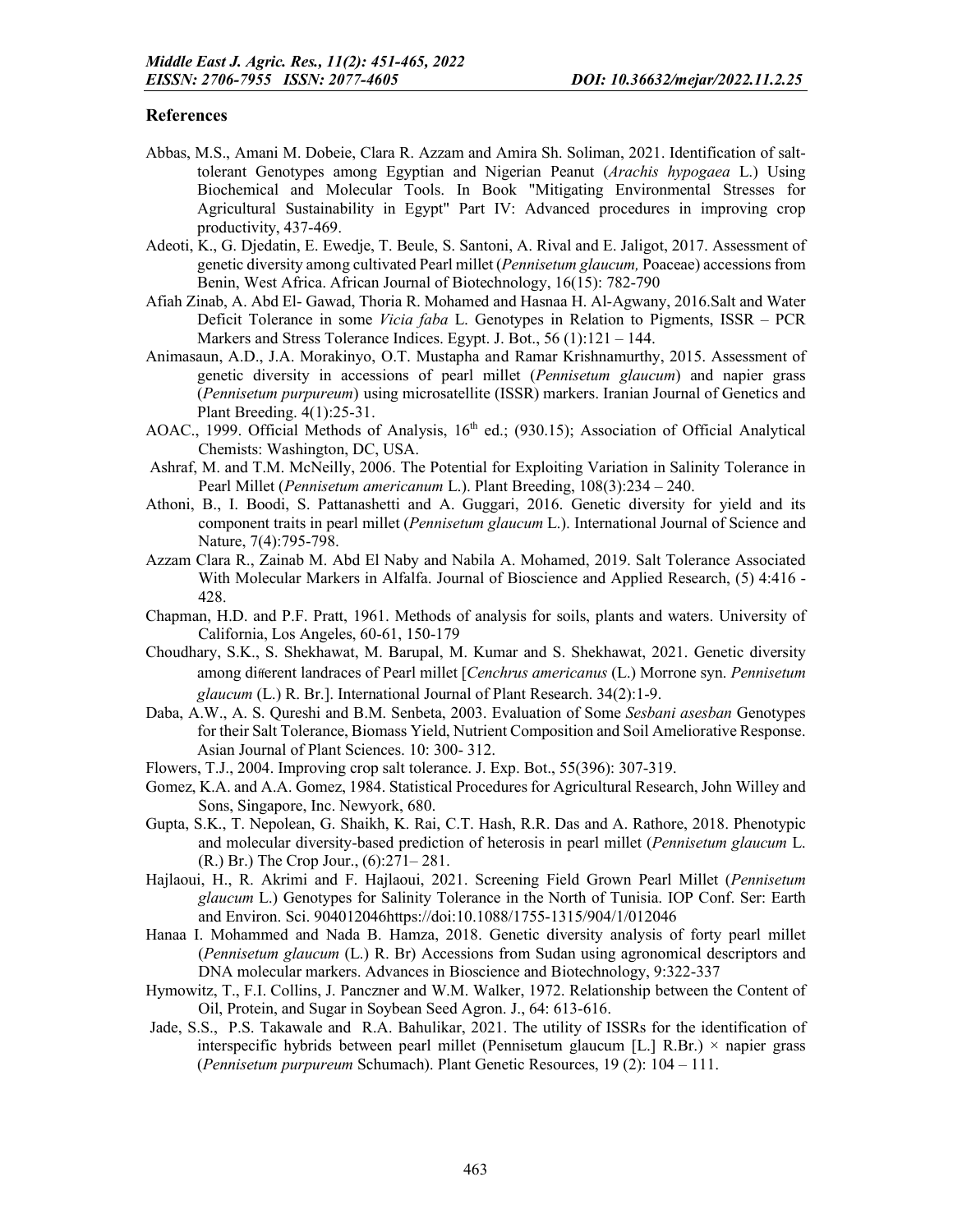- Jha, Sh., J. Singh, Ch. Chouhan, O. Singh and R.K. Srivastava, 2021. Evaluation of Multiple Salinity Tolerance Indices for Screeningand Comparative Biochemical and Molecular Analysis of Pearl Millet [*Pennisetum glaucum*(L.) Genotypes. Journal of Plant Growth Regulation. https://doi.org/10.1007/s00344-021-10424-0.
- Karunya, N., K. Iyanar, R. Ravikesavan and T. Chitdeshwari, 2021. Principal component and diversity analysis for discrimination of genotypes and yield related traits in pearl millet (*Pennisetum glaucum* L.). Electronic Journal of Plant Breeding, 12(3): 855-860.
- Khaled, A.G.A., G.A.R. El-Sherbeny and Hadeer S.A. Abdelaziz, 2019. SRAP and ISSR Molecular Markers-trait Associations in Sorghum Genotypes. Assiut J. Agric. Sci., 50 (2): 159-175.
- Kovach, K.A., 1995. Employee motivation: Addressing a crucial factor in your organization's performance. Employment Relations Today, 93-107.
- Kulkarni, V.N., K.N. Rai, A.J. Dakheel, M. Ibrahim, M. Hebbara and V. Vadez, 2006. Pearl millet germplasm adapted to saline conditions. Int. Sorghum and Millets Newsletter, 47: 103–6.
- Makarana, G., A. Kumar, R.K. Yadav, R. Kumar, P.G. Soni, Ch. Lata and P. Sheoran, 2019. Effect of saline water irrigations on physiological, biochemical and yield attributes of dual purpose pearl millet (*Pennisetum glaucum*) genotypes. Indian J. of Agri. Sci., 89(4): 624–633.
- Makarana, G., R.K. Yadav, R. Kumar, P.G. Soni, T. Yadav, M.R. Yadav, C. Datt, D.K. Rathore, S. Kar and V.K. Meena, 2017. Fodder yield and quality of pearl millet (*Pennisetum glaucum* L.) Genotypes as influenced by salinity of irrigation water in north western India. Indian J. of Animal Nutrition Sci., 34(1): 56-63.
- Maleko, D., A. Mwilawa, G. Msalya, L. Pasape and K. Mtei, 2019. Forage growth, yield and nutritional characteristics of four genotypes of napier grass (*Pennisetum purpureum* Schumach) in the west Usambara highlands, Tanzania. Scientific African, 6(5):1-9.
- Najaphy, A., R.A. Parchin and E. Farshadfar, 2011. Evaluation of Genetic Diversity in Wheat Genotypes and Breeding Lines using Inter Simple Sequence Repeat Markers. Biotechnology & Biotechnological Equipment, 25: 2634-2638.
- Naoura, G., N. Sawadogo, N. Djirabaye and M.A. Hassane, 2020. Agronomic performance of improved pearl millet genotypes in southern Chad. International Journal of Biological and Chemical Sciences, 14(9):2980-2991.
- Nei, M. and W.H. Li, 1979. Mathematical model for studying genetic variation in terms of restriction endonucleases. Proc. Natl. Acad. Sci. USA.,76: m5269-5273.Nguyen NV,
- Page, A.L., R.H. Miller and D.R. Keeney, 1982. Methods of soil analysis, Part 2.Chemical and microbiological properties (Agronomy), 2nd ed. Soil Sci. Soc. Am., Madison, Wisconsin, USA.
- Patel, M.R., A.C. Sadhu, R.M. Patel, H.P. Parmar and H.R. Kher, 2008. Cutting management in different genotypes of forage bajra during summer season.Research on Crops, 9(2): 325–7.
- Patil, S., D. Salunke and R. Veeraghattapu, 2018. Analysis of genetic diversity using ISSR markers in sorghum bicolor. Book, Lambert Academic Publishing, 148.
- Reddy, P.S., C.T. Satyavathi, V. Khandelwal, H.T. Patil , P.C. Gupta, L.D. Sharma, K.D. Mungra, S.P. Singh, R. Narasimhulu, H.H. Bhadarge, K. Iyanar, M.K. Tripathi, D. Yadav, R. Bhardwaj, A.M. Talwar, V.K. Tiwari, U.G. Kachole, K. Sravanti , M.Sh. Priya, B.K. Athoni , N. Anuradha, M. Govindaraj , T. Nepolean and V.A. Tonapi, 2021. Performance and Stability of Pearl Millet Genotypes for Grain Yield and Micronutrients in Arid and Semi-Arid Regions of India. Frontiers in Plant Science, 12(2):1-16.
- Ribadiya T.R., S.G. Savalia, B.M. Vadaliya and M.A. Davara, 2018.Effect of salinity on yield, yield attributes and quality of pearl millet (*Pennisetumglaucum*L.) genotypes. International J. of Chemical Studies, 6(6): 878-882.
- Rout, N.P. and B.P. Shaw, 2001. Salt tolerance in aquatic macrophytes. Ionic relation and interaction. Biol. Plant, 55:91- 95.
- Saha, P. and E. Blumwald, 2014. Assessing Reference Genes for Accurate Transcript Normalization Using Quantitative Real-Time PCR in Pearl Millet [*Pennisetum glaucum* (L.) R. Br.]. PLoS ONE 9(8): e106308. https://doi.org/10.1371/journal.pone.0106308
- Sehgal, A.S. and A. Kawatra, 2006. Nutritional evaluation of pearl millet based sponge cake. Journal of Food Science and Technology, 43(3): 312-313.
- Shivhwere, R. and C. Lata, 2017. Exploration of Genetic and Genomic Resources for Abiotic and Biotic Stress Tolerance in Pearl Millet.Frontiers in Plant Science, 7(3):1-17.